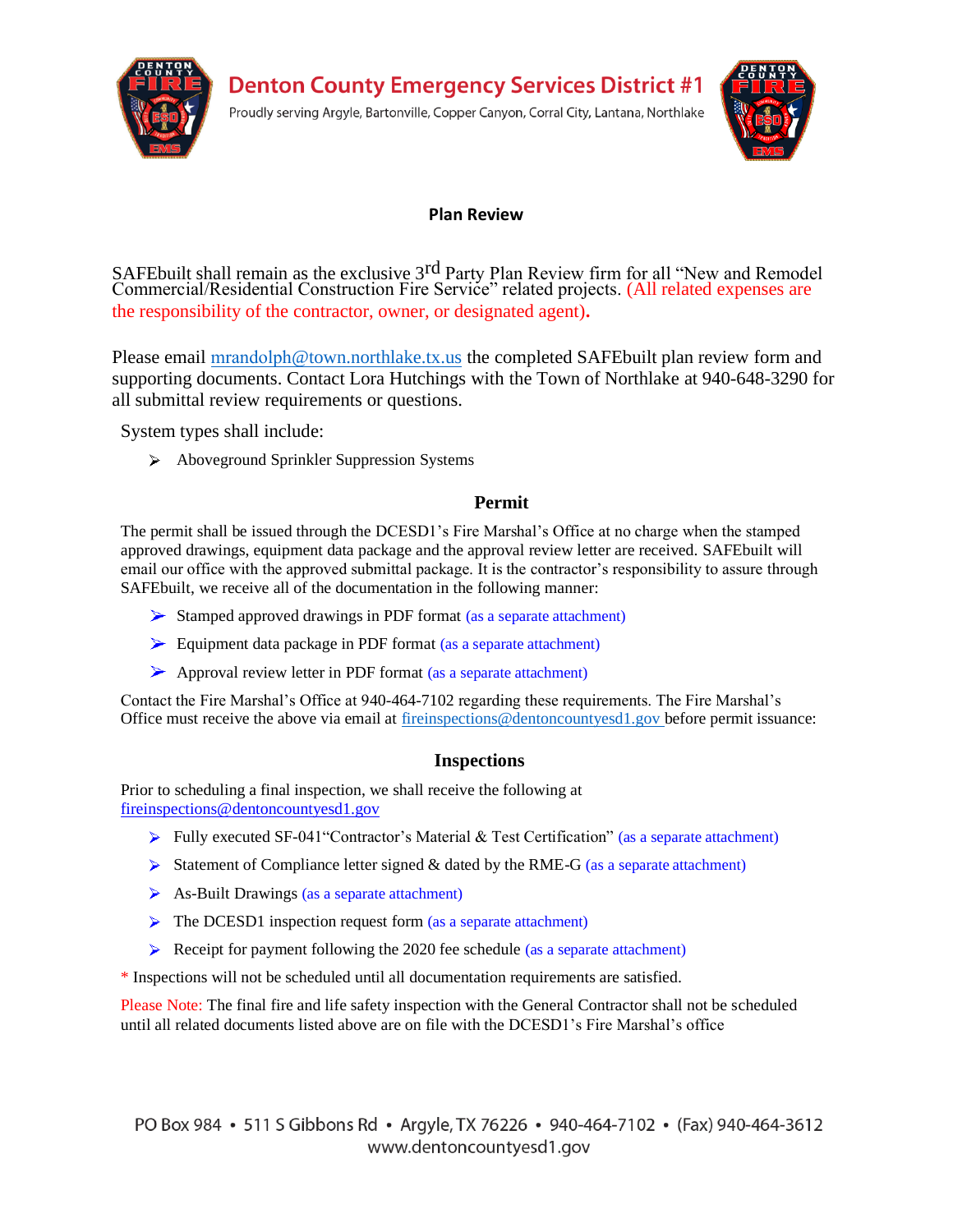# SAFEbuilt. Client Project Approval Form

| SAFEbuilt Texas, LLC |
|----------------------|
|----------------------|

**SAFEbuilt Texas, LLC Winston Services, Incorporated Countywide Inspection Services**

| <b>CLIENT INFORMATION</b>                                                                                        |                             |                              |                                    |                          |                                                |
|------------------------------------------------------------------------------------------------------------------|-----------------------------|------------------------------|------------------------------------|--------------------------|------------------------------------------------|
| <b>Client Name</b>                                                                                               |                             |                              | <b>Client Contact Name</b>         |                          |                                                |
| <b>Client Contact Phone</b>                                                                                      | <b>Client Contact Email</b> |                              |                                    |                          |                                                |
| <b>CLIENT BILLING INFORMATION</b>                                                                                |                             |                              |                                    |                          |                                                |
| <b>Billing Contact Name</b>                                                                                      |                             |                              | <b>Billing Contact Email</b>       |                          |                                                |
| <b>Billing Contact Phone</b>                                                                                     |                             |                              | <b>Billing Contact Fax</b>         |                          |                                                |
| <b>Billing Street Address</b>                                                                                    |                             | City/Town                    |                                    | <b>State</b>             | Zip                                            |
| Purchase Order #                                                                                                 |                             |                              | $\Box$ Purchase Order Not Required |                          |                                                |
| <b>PROJECT INFORMATION</b>                                                                                       |                             |                              |                                    |                          |                                                |
| Project Name/Number                                                                                              |                             |                              |                                    |                          |                                                |
| Jurisdiction of Authority                                                                                        |                             |                              |                                    |                          |                                                |
| <b>Project Street Address</b>                                                                                    |                             | City/Town                    |                                    | <b>State</b>             | <b>TX</b><br>Zip                               |
| Construction Square Ft.                                                                                          |                             |                              | Total Valuation: \$                |                          |                                                |
| Construction Type:                                                                                               | $\Box$ Commercial           | $\Box$ Residential           | $\square$ New                      | $\Box$ Remodel           | $\Box$ Addition                                |
| <b>SERVICE(S) REQUESTED</b>                                                                                      |                             |                              |                                    |                          |                                                |
| Plan Review / Inspection Services                                                                                |                             |                              |                                    |                          |                                                |
| Select All That Apply: □ Building                                                                                | $\Box$ Electrical           | $\Box$ Plumbing              | $\Box$ Mechanical                  |                          |                                                |
| $\square$ Plan Review                                                                                            |                             | Fee: $$$                     |                                    | <b>Additional Notes:</b> |                                                |
| $\Box$ Inspection                                                                                                |                             | Fee: \$                      |                                    |                          |                                                |
| $\square$ Consultation                                                                                           |                             | Fee: $$$                     |                                    |                          |                                                |
| $\Box$ Permit Expediting                                                                                         |                             | Fee: $$$                     |                                    |                          |                                                |
|                                                                                                                  |                             | Sub-Total: \$                |                                    |                          |                                                |
| Fire Code Plan Review / Inspection Services                                                                      |                             |                              |                                    |                          |                                                |
| $\square$ Fire Alarm Plan Review                                                                                 |                             | Fee: $$$                     |                                    | <b>Additional Notes:</b> |                                                |
| $\Box$ Fire Alarm Inspection                                                                                     |                             | Fee: \$                      |                                    |                          |                                                |
| $\Box$ Fire Sprinkler Plan Review                                                                                |                             | Fee: \$                      |                                    |                          |                                                |
| $\Box$ Fire Sprinkler Inspection                                                                                 |                             | Fee: $$$                     |                                    |                          |                                                |
|                                                                                                                  |                             | Sub-Total: \$                |                                    |                          |                                                |
| <b>Energy Code Plan Review / Inspection Services</b>                                                             |                             |                              |                                    |                          |                                                |
| $\Box$ Energy Code Plan Review                                                                                   |                             | Fee: $$$                     |                                    | <b>Additional Notes:</b> |                                                |
| $\Box$ Energy Code Inspection                                                                                    |                             | Fee: $$$                     |                                    |                          |                                                |
|                                                                                                                  |                             | Sub-Total: \$                |                                    |                          |                                                |
| Accessibility Code Plan Review / Inspection Services (Texas Accessibility Standards – TAS)                       |                             |                              |                                    |                          |                                                |
| <b>Accessibility Plan Review</b>                                                                                 |                             | Fee: \$                      |                                    | <b>Additional Notes:</b> |                                                |
| $\Box$ Accessibility Inspection                                                                                  |                             | Fee: $$$                     |                                    |                          |                                                |
|                                                                                                                  |                             | Sub-Total: \$                |                                    |                          |                                                |
| <b>Additional Service(s)</b>                                                                                     |                             |                              |                                    |                          |                                                |
| $\Box$ Additional Service Requested                                                                              |                             | Fee: \$                      |                                    |                          |                                                |
| Description:                                                                                                     |                             |                              |                                    |                          |                                                |
|                                                                                                                  |                             | <b>TOTAL PROJECT FEE: \$</b> | <b>Prepared By:</b>                |                          | Lee Swain 214-471-7675<br>Iswain@safebuilt.com |
| Client Project Approval signature:                                                                               |                             |                              |                                    | Date:                    |                                                |
| Client signature (i) represents and warrants that they are fully authorized to bind their entity hereunder, (ii) |                             |                              |                                    |                          |                                                |
| acknowledges and constitutes a legally valid authorization of acceptance that they are authenticating in writing |                             |                              |                                    |                          |                                                |
| that they understand and agree to the provisions contained in Exhibits A – Client Project Approval and B – Fee   |                             |                              |                                    |                          |                                                |

Schedule, which are incorporated by reference.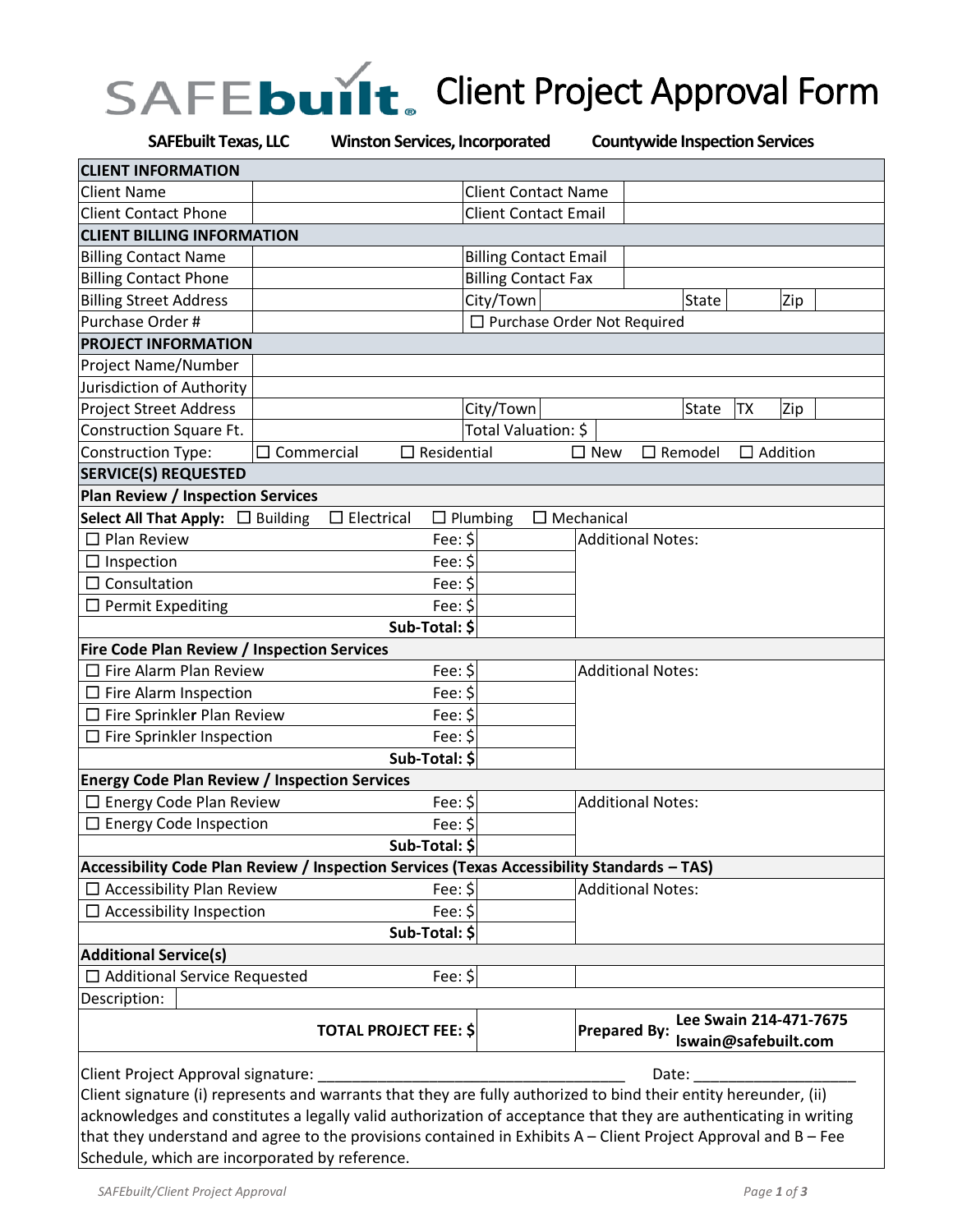#### EXHIBIT A – CLIENT PROJECT APPROVAL:

- 1. SCOPE OF SERVICES. SAFEBUILT will perform Services in accordance with codes, amendments and ordinances adopted by the elected body of the Jurisdiction of Authority. Any changes to Services between CLIENT and SAFEBUILT shall be made in writing and signed by both Parties.
- 2. INVOICE & PAYMENT STRUCTURE. The prices charged for the Services shall be as provided in Exhibit B. SAFEBUILT will invoice CLIENT on a monthly basis. All payments are due to SAFEBUILT within 15 days of invoice receipt. Payments owed to SAFEBUILT but not made within 30 days of invoice date shall bear simple interest at the rate of 1.5% per month. If payment is not received within 30 days of invoice date, Services will be discontinued until all invoices and interest are paid in full.
- 3. TERM. This Agreement shall be effective on the date it is fully executed by both Parties and shall remain in effect through the latter of (i) sixty (60) days after project completion (as defined in Client Project Approval attached hereto) and (ii) SAFEBUILT's receipt of final payment for Service.
- 4. TERMINATION. Either party may terminate this Agreement upon 10 days written notice, with or without cause. In case of such termination, SAFEBUILT shall receive payment for work completed up to and including the date of termination within 15 days of the termination.
- 5. CLIENT OBLIGATIONS. CLIENT shall timely provide all data information, plans, specifications and documentation required by SAFEBUILT to perform Services at no cost to SAFEBUILT.
- 6. WARRANTY & LIMITS OF LIABILITY. EXCEPT ONLY AS MAY BE EXPRESSLY SET FORTH HEREIN, SAFEBUILT EXPRESSLY DISCLAIMS ANY AND ALL WARRANTIES OR ANY KIND, WHETHER EXPRESS OR IMPLIED, INCLUDING WITHOUT LIMITATION ANY WARRANTIES OF MERCHANTABILITY, FITNESS FOR A PARTICULAR PURPOSE, ERROR-FREE OPERATION, PERFORMANCE, ACCURACY, OR INFRINGEMENT. OTHER THAN WITH RESPECT TO PAYMENT OBLIGATIONS FOR SERVICES, IN NO EVENT SHALL SAFEBUILT OR CLIENT BE LIABLE TO ONE ANOTHER FOR INDIRECT, INCIDENTAL, CONSEQUENTIAL, RELIANCE, EXEMPLARY, OR SPECIAL DAMAGES INCLUDING WITHOUT LIMITATION, DAMAGES FOR LOST PROFITS, LOST REVENUES. LOST DATA OR OTHER INFORMATION, OR LOST BUSINESS OPPORTUNITY, REGARDLESS OF THE FORM OF ACTION, WHETHER IN CONTRACT, INDEMNITY, NEGLIGENCE, WARRANTY, STRICT LIABILITY, OR TORT, EVEN IF ADVISED OF THE POSSIBILITY OF SUCH DAMAGES AND NOTWITHSTANDING THE FAILURE OF ESSENTIAL PURPOSE OF ANY REMAINING REMEDIES. EXCEPT WITH RESPECT TO PAYMENT OBLIGATIONS, IN NO EVENT SHALL THE LIABILITY OF CLIENT OR SAFEBUILT UNDER THIS AGREEMENT FROM ANY CAUSE OF ACTION WHATSOEVER (REGARDLESS OF THE FORM OF ACTION, WHETHER IN CONTRACT, TORT OR UNDER ANY OTHER LEGAL THEORY, AND WHETHER ARISING BY NEGLIGENCE, INTENDED CONDUCT, OR OTHERWISE) EXCEED THEAMOUNT OF FEES PAID TO SAFEBUILT PURSUANT TO THIS AGREEMENT.
- 7. PERFORMANCE STANDARDS. SAFEBUILT shall perform Services using that degree of care, skill, and professionalism ordinarily exercised under similar circumstances by members of the same profession performing substantially same services. CLIENT's sole remedy and SAFEBUILT's sole obligation in the event of failure to perform Services in accordance with the terms of this Section shall be re-performance of the Services by SAFEBUILT.
- 8. INDEPENDENT CONTRACTOR & THIRD-PARTY RELIANCE. SAFEBUILT is an independent contractor, and neither SAFEBUILT, nor any employee or agent thereof, shall be deemed for any reason to be an employee or agent of CLIENT. Agreement is intended for the mutual benefit of the Parties hereto and no third-party rights are intended or implied.
- 9. INSURANCE. (A.) SAFEBUILT shall procure and maintain and shall cause any subcontractor of SAFEBUILT to procure and maintain, the minimum insurance coverages listed below throughout the term of this Agreement. In the case of any claims-made policy, the necessary retroactive dates and extended reporting periods shall be procured to maintain such continuous coverage. (B.) Worker's compensation insurance to cover obligations imposed by applicable law for any employee engaged in the performance of work under this Agreement, and Employer's Liability insurance with minimum limits of one million dollars (\$1,000,000) bodily injury each accident, one million dollars (\$1,000,000) bodily injury by disease – policy limit, and one million dollars (\$1,000,000) bodily injury by disease – each employee. (C.) Commercial general liability insurance with minimum combined single limits of one million dollars (\$1,000,000) each occurrence and two million dollars (\$2,000,000) general aggregate. The policy shall be applicable to all premises and operations. The policy shall include coverage for bodily injury, broad form property damage, personal injury (including coverage for contractual and employee acts), blanket contractual, independent SAFEBUILT's, and products. The policy shall contain a severability of interest provision and shall be endorsed to include CLIENT and CLIENT's officers, employees, and SAFEBUILTs as additional insureds. (D.) Professional liability insurance with minimum limits of one million dollars (\$1,000,000) each claim and two million dollars (\$2,000,000) general aggregate. (E.) Automobile Liability: If performance of this Agreement requires use of motor vehicles licensed for highway use, Automobile Liability Coverage is required that shall cover all owned, non-owned, and hired automobiles with a limit of not less than \$1,000,000 combined single limit each accident. (F.) CLIENT shall be named as an additional insured on SAFEBUILT's insurance coverage. (G.) Prior to commencement of Services, SAFEBUILT shall submit certificates of insurance acceptable to CLIENT.
- 10. DISPUTE RESOLUTION & ATTORNEY FEES. In the event a dispute arises out of or relates to this Agreement, or the breach thereof, and if said dispute cannot be settled through negotiation, Parties agree first to try in good faith to settle the dispute by mediation, before resorting to arbitration, litigation, or some other dispute resolution procedure. The cost thereof shall be borne equally by each Party. In the event of dispute resolution or litigation to enforce any of the terms herein, each Party shall pay all its own costs and attorney's fees.
- 11. GOVERNMENT CODE/PROHIBITION OF BOYCOTT ISRAEL SAFEBUILT verifies that it does not Boycott Israel and agrees that during the term of this Agreement will not Boycott Israel as that term is defined in Texas Government Code Section 808.001/2270.001, as amended. SAFEbuilt does not do business with Iran, Sudan, or a foreign terrorist organization.
- 12. GOVERNING LAW AND VENUE. Agreement shall be construed under and governed by the laws of the state services are provided within and all services to be provided will be provided in accordance with applicable federal, state and local law, without regard to its conflict of laws provisions.
- 13. COUNTERPARTS & WAIVER. Agreement and any amendments may be executed in one or more counterparts, each of which shall be deemed an original, but all of which shall constitute one and the same instrument. For purposes of executing this Agreement, scanned signatures shall be as valid as the original. Failure to enforce any provision of this Agreement shall not be deemed a waiver of that provision. Waiver of any right or power arising out of this Agreement shall not be deemed waiver of any other right or power.
- 14. ENTIRE AGREEMENT. Agreement, along with exhibits, constitutes the complete, entire and final agreement of the Parties hereto with respect to the subject matter hereof, and shall supersede any and all previous communications, representations, whether oral or written, with respect to the subject matter hereof. Invalidation of any of the provisions of this Agreement or any paragraph sentence, clause, phrase, or word herein or the application thereof in any given circumstance shall not affect the validity of any other provision of this Agreement.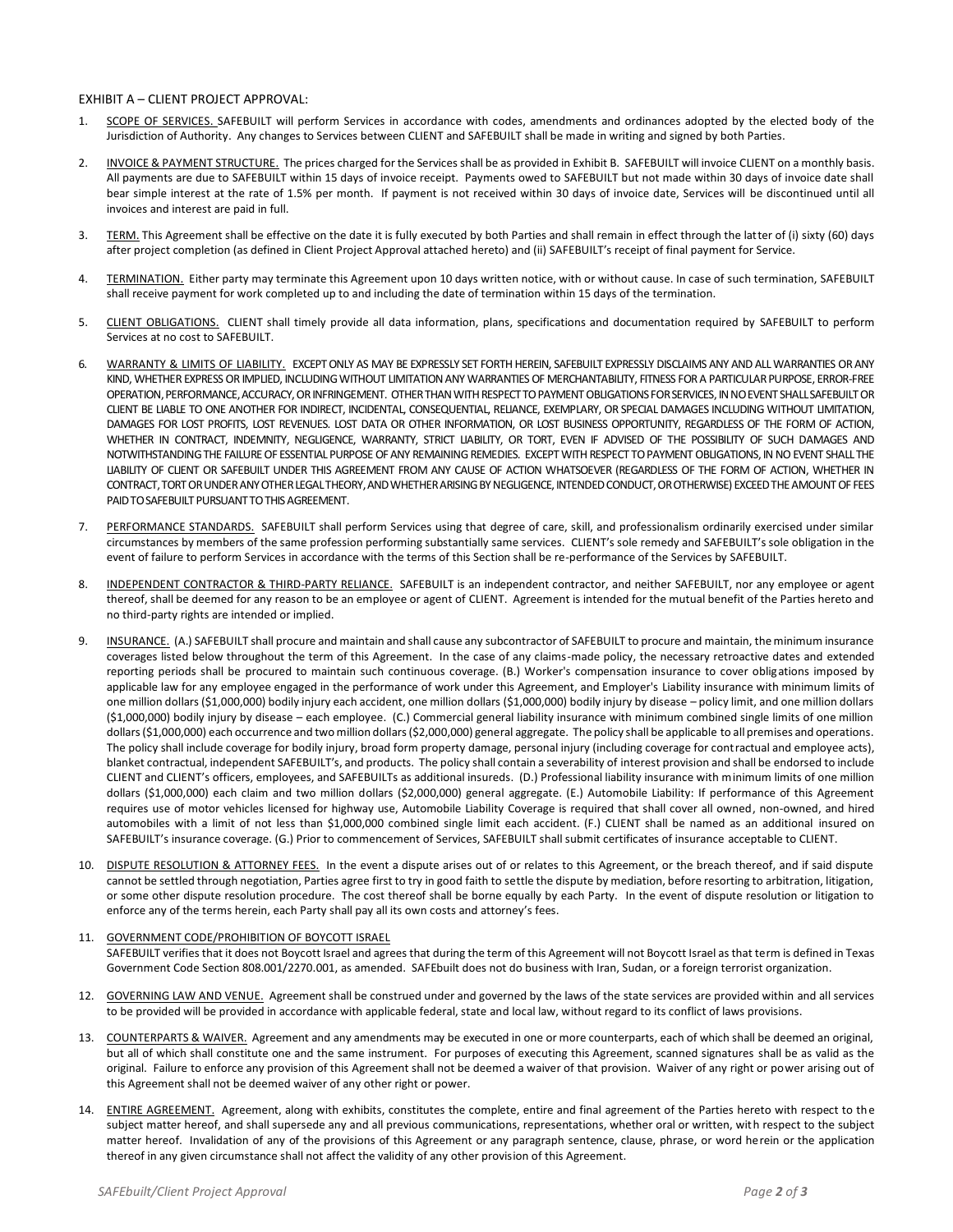#### EXHIBIT B - FEE SCHEDULE

Consultant fees for Services provided pursuant to this Agreement are based on the total valuation of the project of which the fire alarm and sprinkler systems are a part and are calculated as follows:

| <b>Total Valuation</b>           | <b>Fees</b>                                           |
|----------------------------------|-------------------------------------------------------|
| \$1,000.00 and less              | \$45.00                                               |
| \$1,001.00 to \$25,000.00        | \$189.00                                              |
| \$25,001.00 to \$50,000.00       | \$315.00                                              |
| \$50,001.00 to \$100,000.00      | \$515.00                                              |
| \$100,001.00 to \$500,000.00     | \$850.00                                              |
| \$500,001.00 to \$1,000,000.00   | \$1,100.00                                            |
| \$1,000,001.00 to \$3,000,000.00 | \$1,600.00                                            |
| \$3,000,001.00 to \$6,000,000.00 | \$2,400.00                                            |
| \$6,000,001.00 and up            | \$2,400.00 plus \$0.25 for each additional \$1,000.00 |

Fire code plan review services (fire alarm and fire sprinkler systems).

Fire code inspection services (fire alarm and fire sprinkler systems).

| <b>Total Valuation</b>           | Fees                                                  |
|----------------------------------|-------------------------------------------------------|
| \$1,000.00 and less              | \$45.00                                               |
| \$1,001.00 to \$25,000.00        | \$250.00                                              |
| \$25,001.00 to \$50,000.00       | \$550.00                                              |
| \$50,001.00 to \$100,000.00      | \$850.00                                              |
| \$100,001.00 to \$500,000.00     | \$1050.00                                             |
| \$500,001.00 to \$1,000,000.00   | \$1,350.00                                            |
| \$1,000,001.00 to \$3,000,000.00 | \$1,900.00                                            |
| \$3,000,001.00 to \$6,000,000.00 | \$2,850.00                                            |
| \$6,000,001.00 and up            | \$2,850.00 plus \$0.25 for each additional \$1,000.00 |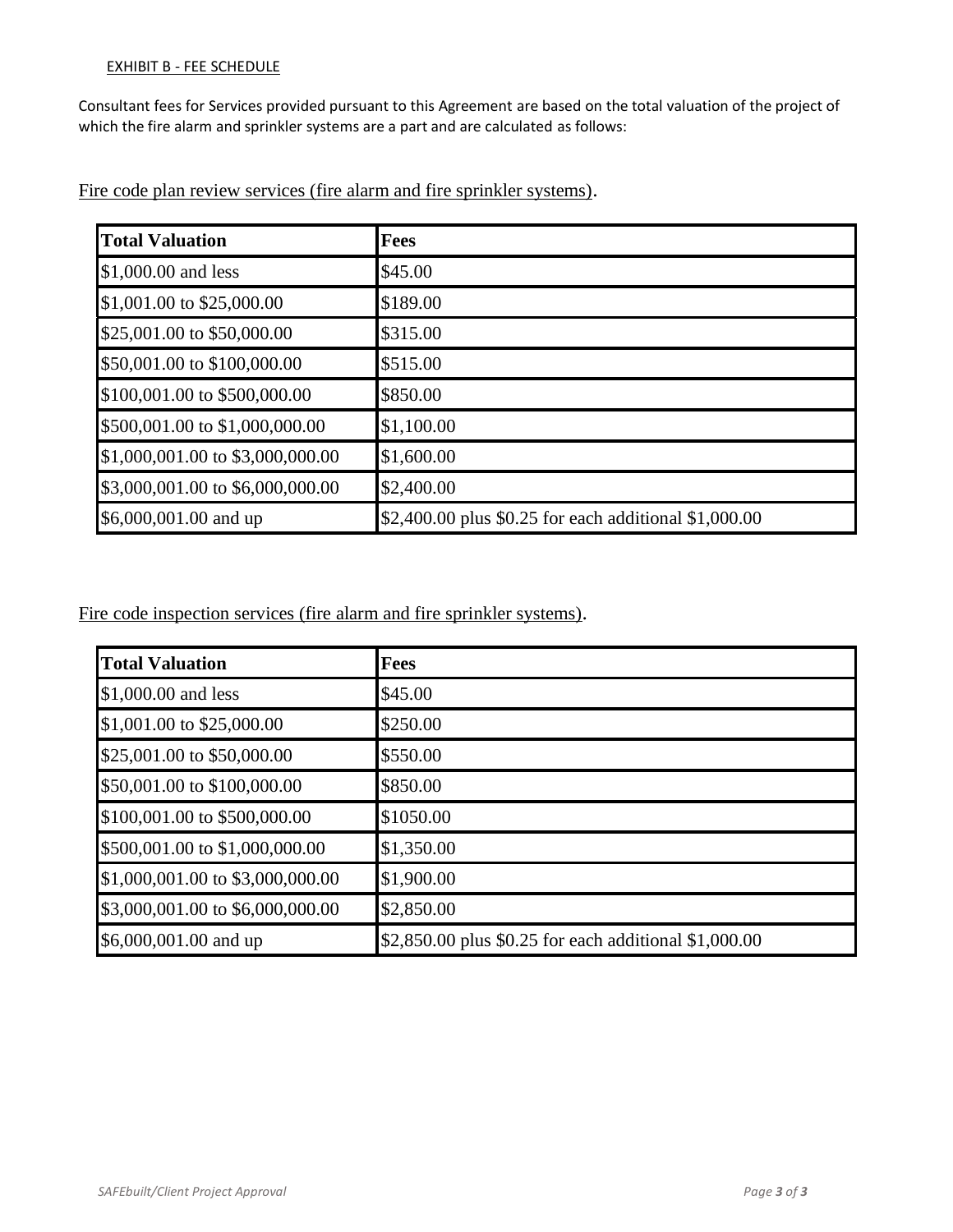



|                                                                                                                                                                                                                                                                                                                                                                                                                                                                                                                                                             |                                                                                    | <b>Inspection Request Form</b> |                                                       |                             |
|-------------------------------------------------------------------------------------------------------------------------------------------------------------------------------------------------------------------------------------------------------------------------------------------------------------------------------------------------------------------------------------------------------------------------------------------------------------------------------------------------------------------------------------------------------------|------------------------------------------------------------------------------------|--------------------------------|-------------------------------------------------------|-----------------------------|
| Date: $\qquad \qquad$                                                                                                                                                                                                                                                                                                                                                                                                                                                                                                                                       |                                                                                    |                                | <b>Email to:</b> fireinspections@dentoncountyesd1.gov |                             |
| Inspection Type: □ Underground □ Aboveground Sprinkler Hydro/Visual □ Aboveground Sprinkler Final<br>Fire Alarm Pre-Wire □ Fire Alarm Final □ Kitchen Hood Suppression □ Access Control                                                                                                                                                                                                                                                                                                                                                                     |                                                                                    |                                |                                                       |                             |
| Fire & Life Safety Final $\Box$ After-Hours Inspection $\Box$ Other                                                                                                                                                                                                                                                                                                                                                                                                                                                                                         |                                                                                    |                                |                                                       |                             |
| Description:                                                                                                                                                                                                                                                                                                                                                                                                                                                                                                                                                |                                                                                    |                                |                                                       |                             |
|                                                                                                                                                                                                                                                                                                                                                                                                                                                                                                                                                             |                                                                                    |                                |                                                       |                             |
|                                                                                                                                                                                                                                                                                                                                                                                                                                                                                                                                                             | To be filled out by business/person applying for inspection. Please print clearly. |                                |                                                       |                             |
|                                                                                                                                                                                                                                                                                                                                                                                                                                                                                                                                                             |                                                                                    |                                |                                                       |                             |
| City: State: State:                                                                                                                                                                                                                                                                                                                                                                                                                                                                                                                                         |                                                                                    |                                |                                                       | Zip Code:                   |
|                                                                                                                                                                                                                                                                                                                                                                                                                                                                                                                                                             |                                                                                    |                                |                                                       |                             |
|                                                                                                                                                                                                                                                                                                                                                                                                                                                                                                                                                             |                                                                                    |                                |                                                       |                             |
|                                                                                                                                                                                                                                                                                                                                                                                                                                                                                                                                                             |                                                                                    |                                |                                                       |                             |
|                                                                                                                                                                                                                                                                                                                                                                                                                                                                                                                                                             |                                                                                    |                                |                                                       |                             |
|                                                                                                                                                                                                                                                                                                                                                                                                                                                                                                                                                             |                                                                                    |                                |                                                       |                             |
|                                                                                                                                                                                                                                                                                                                                                                                                                                                                                                                                                             |                                                                                    |                                |                                                       |                             |
|                                                                                                                                                                                                                                                                                                                                                                                                                                                                                                                                                             |                                                                                    |                                |                                                       |                             |
| Project Name: Name and the state of the state of the state of the state of the state of the state of the state of the state of the state of the state of the state of the state of the state of the state of the state of the                                                                                                                                                                                                                                                                                                                               |                                                                                    |                                |                                                       |                             |
|                                                                                                                                                                                                                                                                                                                                                                                                                                                                                                                                                             | Address                                                                            | City                           | <b>State</b>                                          | Zip                         |
|                                                                                                                                                                                                                                                                                                                                                                                                                                                                                                                                                             |                                                                                    | <b>INSPECTION FEES</b>         |                                                       |                             |
| Commercial See Fee Schedule □ Residential Sprinkler - \$200 □ Re-inspection - \$175 After-Hours Inspection - \$175.00                                                                                                                                                                                                                                                                                                                                                                                                                                       |                                                                                    |                                |                                                       |                             |
| <b>Controlled Access - \$100.00</b>                                                                                                                                                                                                                                                                                                                                                                                                                                                                                                                         |                                                                                    |                                |                                                       | (Per hour one-hour minimum) |
| I hereby certify that the above application is complete and correct to the best of my knowledge. The undersigned applicant<br>certifies that the project described herein will be built in accordance with plans and specifications submitted. All provisions<br>of laws and ordinances governing this type of work will be complied with whether specified or not. The granting of a permit<br>does not presume to give authority to violate or cancel the provisions of any state or local law regulating construction or<br>performance of construction. |                                                                                    |                                |                                                       |                             |
|                                                                                                                                                                                                                                                                                                                                                                                                                                                                                                                                                             |                                                                                    | <b>CANCELLATIONS</b>           |                                                       |                             |
| Notice of cancellations must be made 24 hours in advance or re-inspection fees will be accessed. Please note: In<br>the event of inclement weather, underground inspections will be canceled.                                                                                                                                                                                                                                                                                                                                                               |                                                                                    |                                |                                                       |                             |
|                                                                                                                                                                                                                                                                                                                                                                                                                                                                                                                                                             |                                                                                    |                                |                                                       |                             |

Signature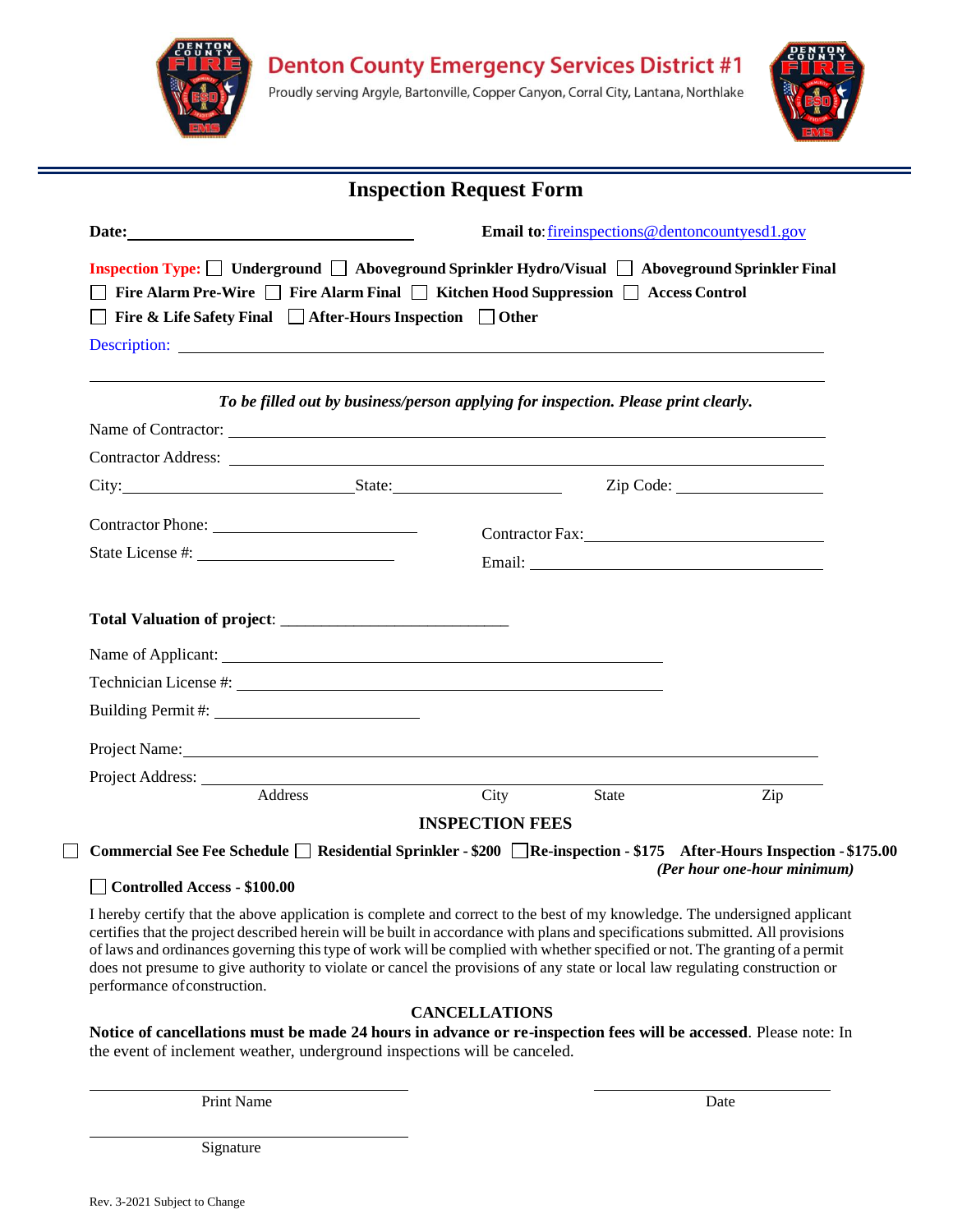



## **HOW TO REQUEST AN ABOVEGROUND INSPECTION**

The following instructions provide clarity for alignment with the Denton County ESD No.1 and the minimum compliance requirements for the installation and/or modification of automatic sprinkler suppression systems as prescribed by national codes & standards, state regulations and as adopted by local ordinance.

- 1. Inspection fees must be paid in advance. ALL fees are paid at our Fire administration offices located at 511 S. Gibbons Rd, Argyle, Texas 76226 - Phone # 940-464-7102.
- 2. Checks are made payable to "Denton County ESD No. 1"
- 3. **Please note:** Checks must be received before inspections can be scheduled.
- 4. You will receive a receipt for payment. Convert the receipt to ("PDF" Format) and email along with your "*Inspection Request Form*", to [fireinspections@dentoncountyesd1.gov](mailto:fireinspections@dentoncountyesd1.gov) Please ensure the Inspection Request Form is complete with all relevant information.
- 5. Be sure to include all compliance documents in ("PDF" Format) with your request ensuring they are legible and complete. If you are requesting final inspections for multiple buildings, a separate email package shall be required for each building, address, project, etc. requested. The "Final Acceptance" test shall not be scheduled until all required documents are on file with DCESD1's Fire Marshal's Office.
	- $\triangleright$  Fully executed SF-041 "Contractor's Material & Test Certification" (as a separate attachment)
	- $\triangleright$  Statement of Compliance letter signed & dated by the RME-G (as a separate attachment)
	- $\triangleright$  As-Built Drawings (if applicable)
	- $\triangleright$  The inspection request form (as a separate attachment)
	- $\triangleright$  Receipt (as a separate attachment)
- 6. **Please Note:** Final inspections of systems utilizing "Concealed Heads" shall be performed without the plates installed.
- 7. Please submit your request a minimum of 48 business hours in advance. All inspections are scheduled on a first-come, first-serve basis. All installations, modifications or alterations must be pre-tested prior to scheduling.
- 8. The Fire Marshal's Office will then schedule your request via return email confirming the date and approximate time. A licensed person associated with the registered contracting company shall be present at all Final Acceptance Test with the AHJ.

**Please Note:** A minimum of (2) two inspections are required:

- 1. Hydrostatic pressure test  $&$  visual inspection of the piping prior to cover-up (Fee Applies)
- 2. Final acceptance test (Fee Applies)
- 3. Re-Inspection Fee \$ 175.00

If you have any questions or unusual circumstances, please contact our office at 940-464-7102

PO Box 984 • 511 S Gibbons Rd • Argyle, TX 76226 • 940-464-7102 • (Fax) 940-464-3612 www.dentoncountyesd1.gov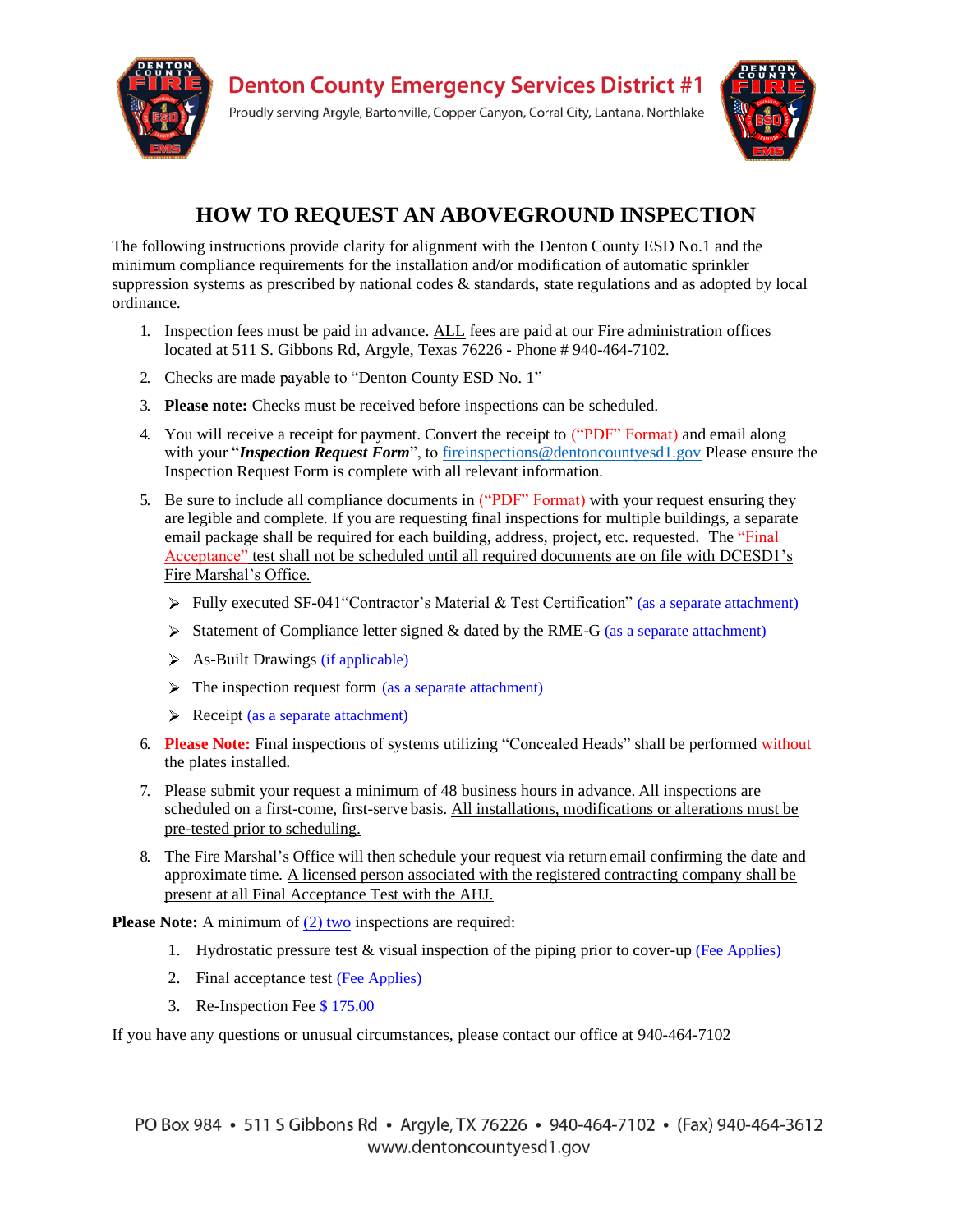



## **Fire Marshal's Schedule of Fees**

106.2.3 Inspection fees applicability. The Fire Marshal or his designated representative shall inspect all buildings, premises, or portions thereof as often as may be necessary. Annual inspection and one (1) reinspection shall be made free of charge. If the Fire Marshal or his designee is required to make follow-up inspections after the initial inspection and re-inspection to determine whether a violation or violations observed during the previous inspection have been corrected, a fee shall be charged. The occupant, lessee, or person making use of the building or premises shall pay said fee or fees in advance as a condition to continued lawful occupancy of the building or premises.

#### Section 108.1 shall be amended to read as follows:

108.1 Appeals. Whenever the fire code official shall disapprove an application or refuse to grant a permit applied for, or when it is claimed that the provisions of the fire prevention code do not apply or that the true intent and meaning of this Code have been misconstrued or wrongly interpreted, the applicant may appeal from the decision of the code official to the Construction Board of Appeals within thirty (30) days from the date of the decision appealed.

#### Section 109.3.5 shall be added to read as follows:

109.3.5 Citations. It is the intent of this department to achieve compliance by the traditional means of inspection, notification, granting of reasonable time to comply and re-inspection. After all reasonable means to gain compliance have failed, or when a condition exists that causes an immediate and/ or extreme threat to life, property or safety from fire or explosion, the Fire Chief, Fire Marshal or his designee who have the discretionary duty to enforce a code or ordinance may issue a notice to appear (citation) for the violation. Citations shall be issued only by qualified personnel as designated by the Fire Chief or Fire Marshal. Notwithstanding, any other provision of this code or of the International Fire Code a citation may be issued without prior notice and the opportunity to correct the condition or violation.

#### Section 109.4 shall be amended to read as follows:

Violation penalties. Any person, firm, partnership, corporation, association, or other entity violating any provision of this article or of any code provision adopted herein shall be deemed guilty of a misdemeanor and, upon conviction thereof, shall be fined in the sum of not more than \$ 2,000.00, and each day such violation continues shall constitute a separate and distinct violation.

#### Section 109.4.1 shall be amended to read as follows:

Applicability: A person, firm, partnership, corporation, association, or other entity shall be presumed to be the violator if the person, firm, partnership, corporation, association, or other entity is the owner or occupant of the subject property, exercises actual or apparent control over the subject property, or is listed as the water customer of the city for the subject property.

#### Section 111.4 shall be amended to read as follows:

111.4 Failure to comply. Any person, firm, partnership, corporation, association, or other entity who shall continue any work after having been served with a stop-work order, except any work as that person is directed to perform to remove a violation or unsafe condition, shall be deemed guilty of a misdemeanor and, upon conviction thereof, shall be fined in a sum of not more than \$ 2,000.00, and each day such action continues shall constitute a separate and distinct violation.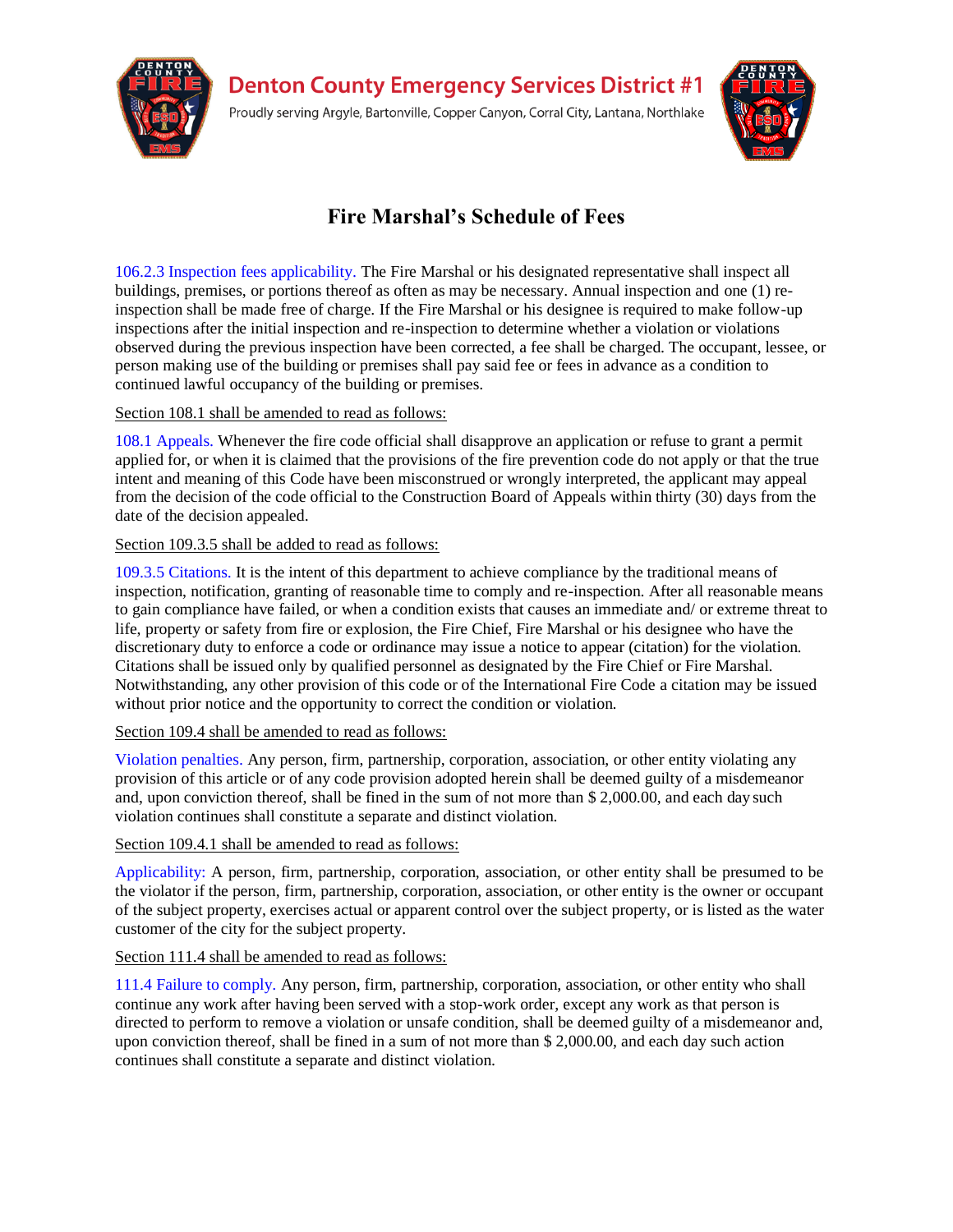



#### Section 113.2 shall be amended as follows:

- Schedule of fees. A fee for each permit shall be paid as required, in accordance with this section.
- **Inspection fees:**

#### **Single Family Residential Fire Services**

| Fire Code Plan Review Services (residential fire sprinkler) | \$175.00 |
|-------------------------------------------------------------|----------|
| Fire Code Inspection Services (residential fire sprinkler)  | \$200.00 |

#### **Fire Code Plan Review Services - Commercial and Multi-Family construction (Fire Alarm System & Fire Sprinkler System)**

| <b>Construction Valuation of Project</b> | <b>Fee, Each System</b>                               |
|------------------------------------------|-------------------------------------------------------|
| Less than $$6,250$                       | \$200.00                                              |
| \$6,250 to \$250,000                     | \$300.00                                              |
| \$251,000 to \$500,000                   | \$425.00                                              |
| \$501,000 to \$1,000,000                 | \$550.00                                              |
| \$1,001,000 to \$3,000,000               | \$800.00                                              |
| \$3,001,000 to \$6,000,000               | \$1,200.00                                            |
| \$6,000,000 and up                       | \$1,200.00 plus \$0.38 for each additional \$1,000.00 |

#### **Fire Code Inspection Services - Commercial and Multi-Family construction (Fire Alarm System & Fire Sprinkler System)**

| <b>Construction Valuation of Project</b> | <b>Fee, Each System</b>                               |
|------------------------------------------|-------------------------------------------------------|
| Less than $$6,250$                       | \$300.00                                              |
| \$6,250 to \$250,000                     | \$425.00                                              |
| \$251,000 to \$500,000                   | \$525.00                                              |
| \$501,000 to \$1,000,000                 | \$675.00                                              |
| \$1,001,000 to \$3,000,000               | \$950.00                                              |
| \$3,001,000 to \$6,000,000               | \$1,425.00                                            |
| \$6,000,000 and up                       | \$1,425.00 plus \$0.38 for each additional \$1,000.00 |

Valuation is based on construction valuation for project

#### **Fire Underground**

| Fire Code Plan Review     | \$200.00 |
|---------------------------|----------|
| Fire Code Plan Inspection | \$250.00 |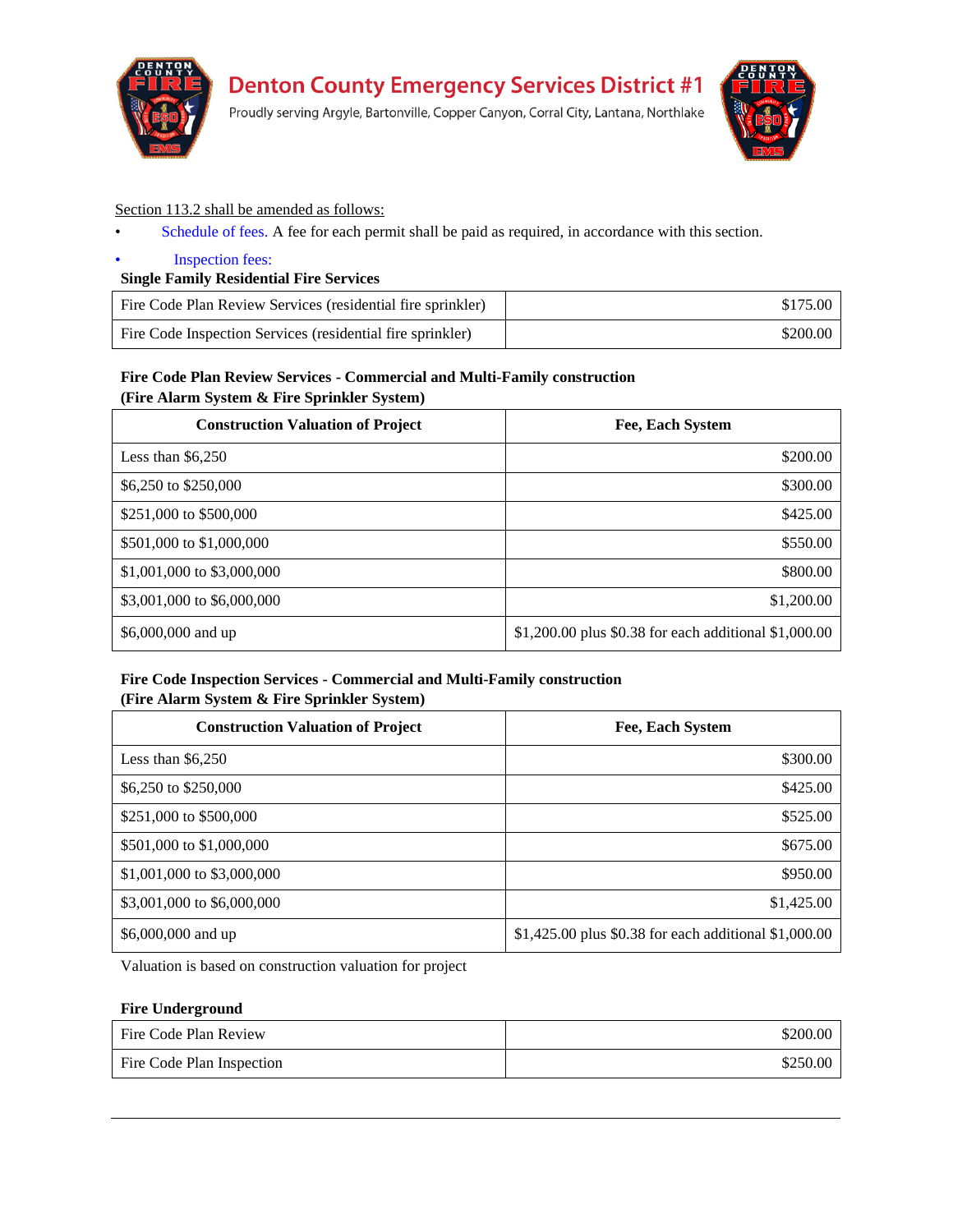

**Denton County Emergency Services District #1** 

Proudly serving Argyle, Bartonville, Copper Canyon, Corral City, Lantana, Northlake



#### **Fire Extinguisher Suppression System**

| Per permit, one Inspection            | \$450.00 |
|---------------------------------------|----------|
| Each re-inspection (One-hour minimum) | \$175.00 |

#### **Fire Certificate of Occupancy Inspections**

| Fire Certificate of Occupancy inspections | \$150.00 |
|-------------------------------------------|----------|
| $*$ Minimum one hour per inspection       |          |

#### **Annual Fire Safety Inspections**

| Day Care, Foster Home, Commercial Business       | \$100.00 |
|--------------------------------------------------|----------|
| (each inspection and re-inspection per location) |          |
| Nursing Home / Assisted Living / School          | \$250.00 |
| (each inspection and re-inspection per location) |          |

#### **Underground / Aboveground Fuel Storage Tanks**

| Fire Code Plan Review | \$350.00 |
|-----------------------|----------|
| Fire Code Inspection  | \$450.00 |

#### **Site Plan**

| Fire Code Plan Review     | \$250.00 |
|---------------------------|----------|
| Fire Code Plan Inspection | \$250.00 |

- Fireworks Display \$ 250.00 per event plus standby personnel as needed at \$ 60.00 per hour, per staffmember.
- Theatrical Pyrotechnics Effects \$ 250.00 plus standby personnel as needed at \$ 60.00 per hour, per staffmember.
- Above Ground Storage Tank Removal \$ 100.00
- Repair of Existing Tank \$ 100.00
- Underground Storage Tank Removal \$ 150.00
- Mechanical Trench Burn \$500.00
- Controlled Access Systems \$ 100.00 per system.
- For use of outside consultants for inspections, actual costs.
- After Hour Inspections \$175.00 per hour (minimum one hour)
- Standby personnel for fireworks display and special events if deemed necessary in the interest of public safety at \$ 60.00 per hour minimum two hours. The minimum number of personnel shall be set by the Fire Chief or Fire Marshal.